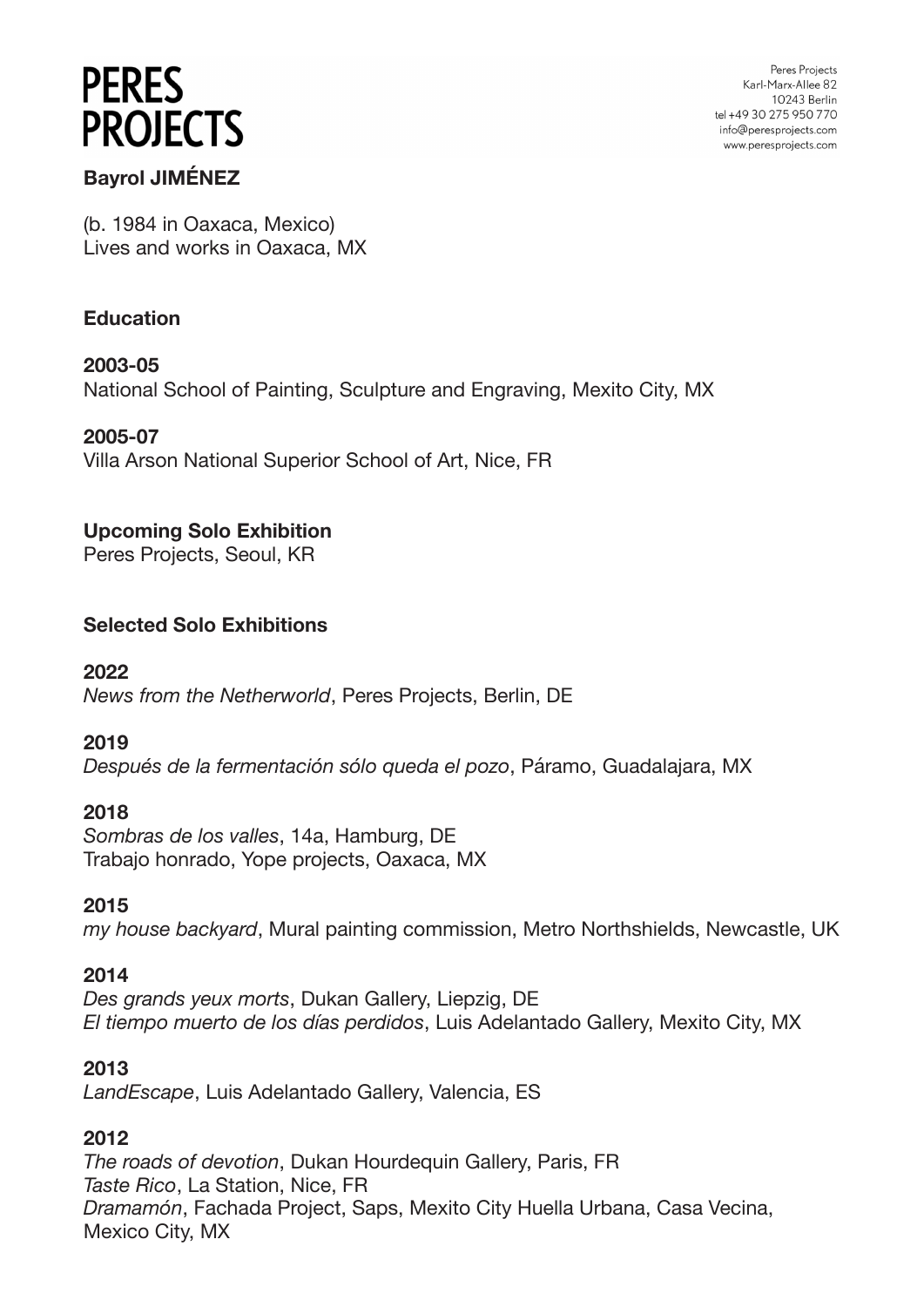Peres Projects Karl-Marx-Allee 82 10243 Berlin tel +49 30 275 950 770 info@peresprojects.com www.peresprojects.com

**2011**

*Death & Gold*, l'Assault de la Menuiserie, Saint Etienne, FR

# **2009**

*Symposium d ́art contemporain*, Baie Saint Paul, Quebec, CA

# **2008**

*Bayrol Jiménez*, Gallery Luis Adelantado, Valence, ES *Altarium*, Gallery Luis Adelantado, Miami, US

# **Selected Group Exhibitions**

# **2021**

*Utopia*, Peres Projects, Berlin, DE

# **2019**

*Dessin tissé de repentirs,* Foundry Darling, Montreal, CA *gang bang*, *Gabinete de gráfica y papel*, Museo de Arte Carrillo Gil (MACG), Mexico City, MX

# **2018**

*dessins tissés de repentirs*, Foundry Darling, Montreal, CA *Modos de ver*, V Programa Bancomer-MACG, Museo de Arte Carrillo Gil (MACG), Mexico City, MX

# **2017**

*International residents 11th*, SeMA Nanji, Seoul, KR *Intento deliberado de incongruencia*, CentralSureste, Campeche, MX

# **2016**

*Una red de líneas que se intercecan*, ESPAC, MX *Nouvelles de nulle part*, Centre d'art les Capucins, Embrun, FR *Atlas sobre papel*, Páramo Gallery, Guadalajara, Jalisco, MX *Destroy All Your Humanity*, Off-Site Páramo, The Mistake Room, LA, US

# **2015**

*Ofrenda: Bayrol Jiménez/Rolando Martínez*, Museo de Arte Carrillo Gil (MACG), Mexico City, MX *Bienal de la Habana: Bayrol Jiménez/Rolando Martínez*, La Curtiduría, Habana, CU *La Llamada del Dios Extraño #2*, El Museo de los Pintores Oaxaqueños, Oaxaca, MX *20 ans d'expositions*, l'Assault de la Menuiserie, Saint Etienne, FR *Blam Baum Balade: Bayrol Jimenez/Jeremire Paul,* MDAC Haut de Cagnes, Provence-Alpes-Cote D'Azur, FR *La llamada del Dios extraño 2*, Mupo Oaxaca, MX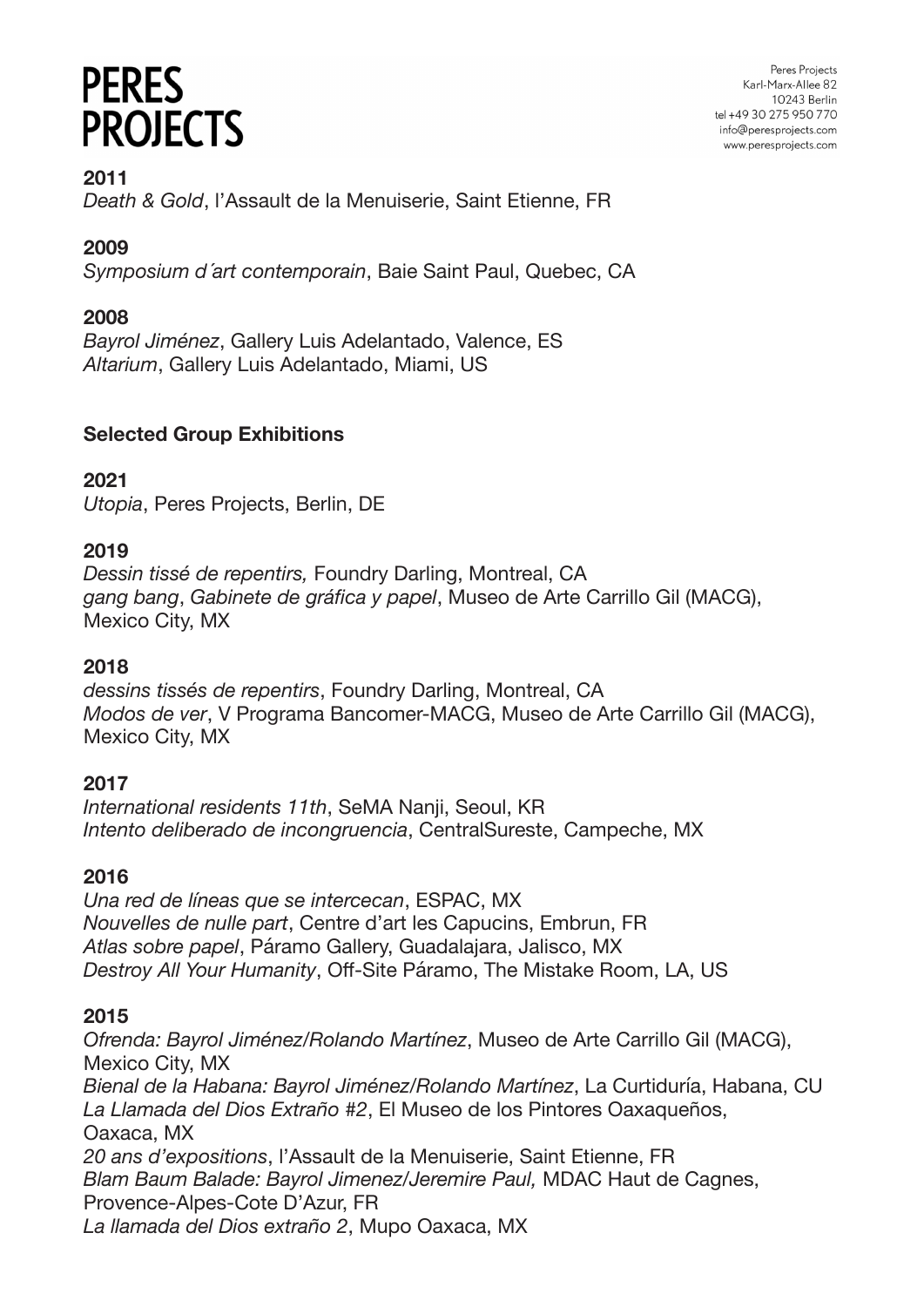Peres Projects Karl-Marx-Allee 82 10243 Berlin tel +49 30 275 950 770 info@peresprojects.com www.peresprojects.com

# **2014**

*Frestas Tienal de Artes*, Sorocaba, Sao Paolo, BR *La llamada del Dios Extraño*, Gabinete Homo-Extraterrestre, Diéresis, Guadalajara, MX *Canson Prix*, Gallery Esther Montoriol, Barcelona, ES *Canson Prix*, ArtParis, Grand Palais, Paris, FR *Pinta,* Contemporary Latin American Art Fair, Gallery Dukan, London, UK

# **2013**

*Las leyes naturales de la entropía*, ZonaMaco, Oaxaca, MX *Sakahan*, National Gallery of Canada, Ottawa, CA *Projecto correspondencia*, Espaço múltiplo, Lisbon, PT

# **2012**

*Resisting the Present*, Musée d'Art moderne de la Ville de Paris, Paris, FR *Smile*, Galerie de musées, Toulon, FR *Mitos Oficiales*, Laboratorio Oaxaca, Oaxaca, MX

## **2011**

Colorless green ideas sleep furiosly, Gallery Dukan Hourdequin, Paris, FR *Resisting the Present*, Museo Amparo, Puebla, MX *The Voice of…*, Onomatopee, Eindhoven, NL *Resistencia*, Museo de los Pintores de Oaxaca (MUPO), Oaxaca, MX *Salon de Dessin,* Gallery Dunkin Hourdequin, Paris, FR *An Imaginary Party*, Gallery Luis Adelantado Valence, ES

#### **2010**

*Tell Me Your Dreams and Your Nightmares,* Maison des Associations, Cagnes-sur-Mer, FR Bienal Miradas, Centro Cultural de Tijuana Baja California, MX Biennale Venecia Bogotá, Bogota, CO

#### **2009**

*54 Salón de Arte Montrouge*, Montrouge, Paris, FR *VI Bienal de Grabado y pintura,* Javier Mariano, Acapulco, MX

#### **2008**

*Super sans plomb*, Villa Arson, Niza, FR

#### **Grants**

**2017**

Fifth Edition, Bancomer-MACG Program, MX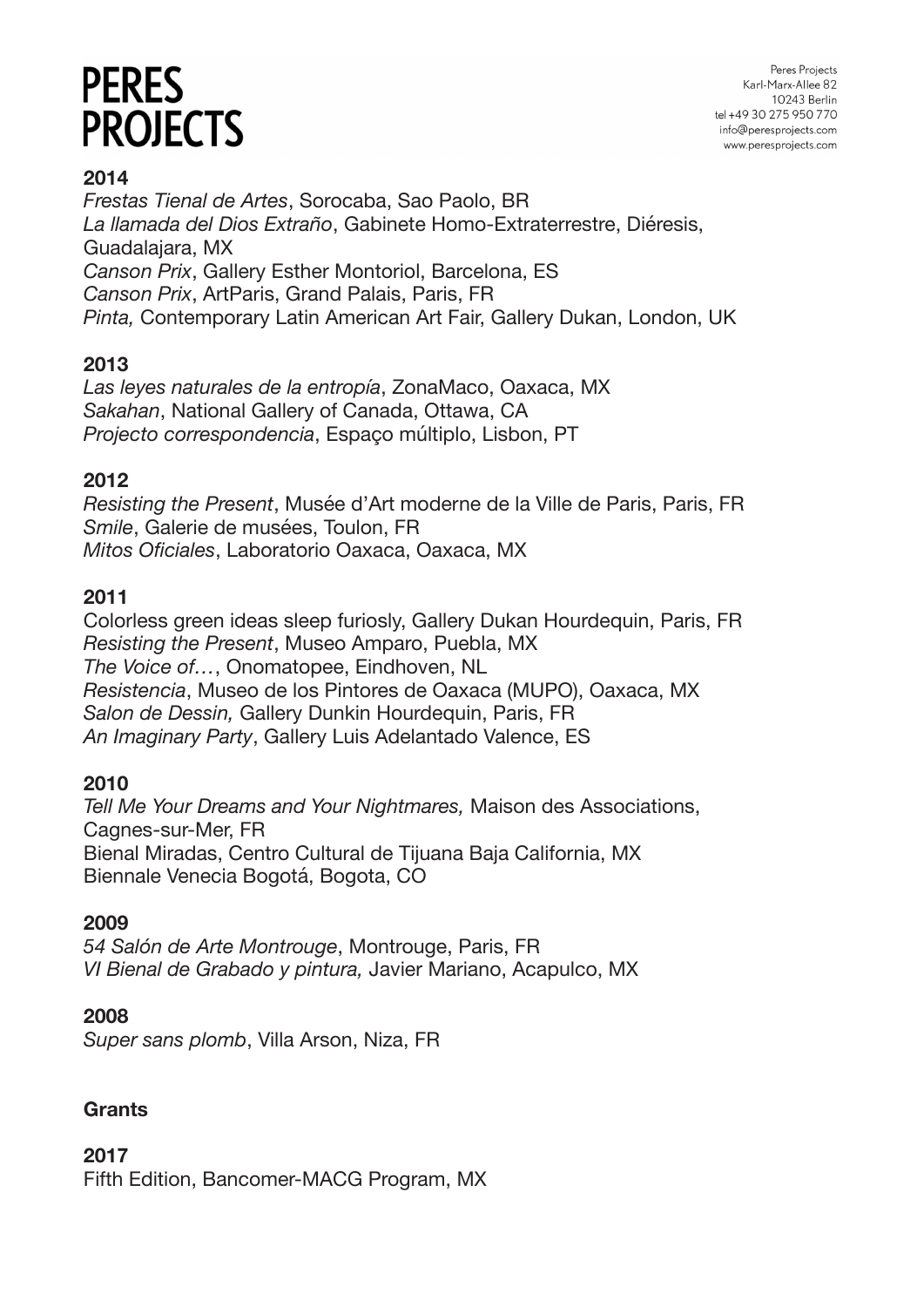Peres Projects Karl-Marx-Allee 82 10243 Berlin tel +49 30 275 950 770 info@peresprojects.com www.peresprojects.com

## **2015-16**

Young Creators, National Fund for Culture and the Arts (FONCA) Scholar Program, MX

# **2013-14**

Young Creators, National Fund for Culture and the Arts (FONCA) Scholar Program, MX

## **Residences**

**2019** Foundry Darling, Montreal, CA

**2017**

SeMA NANJI, Seoul Museum of Art, Seoul, KR

## **2015**

PAOS Guadalajara, Jalisco, MX

#### **2012**

Cité International des Arts, Paris, FR

# **2009**

Simposium d'art Contemporain Baie Saint Paul, Quebec, CA

# **Collections**

Asante Collection, CH Kadist Collection, San Francisco, US Luciano Benneton Collection, IT HYD Midtown, Miami, US Diéresis Collection, Guadalajara, MX MIN Art Museum / Black Coffee Gallery, MX Freek Lomme Collection, NL

# **Selected Publications**

# **2019**

Artist Silkscreen Book, Oaxaca: Oaxaca de Juárez, 2019

# **2013**

Hill, Greg, Hopkins, Candice and Lalonde, Christine, *Sakàhan: International Indigenous Art*, Ottawa: National Gallery of Canada, 2013